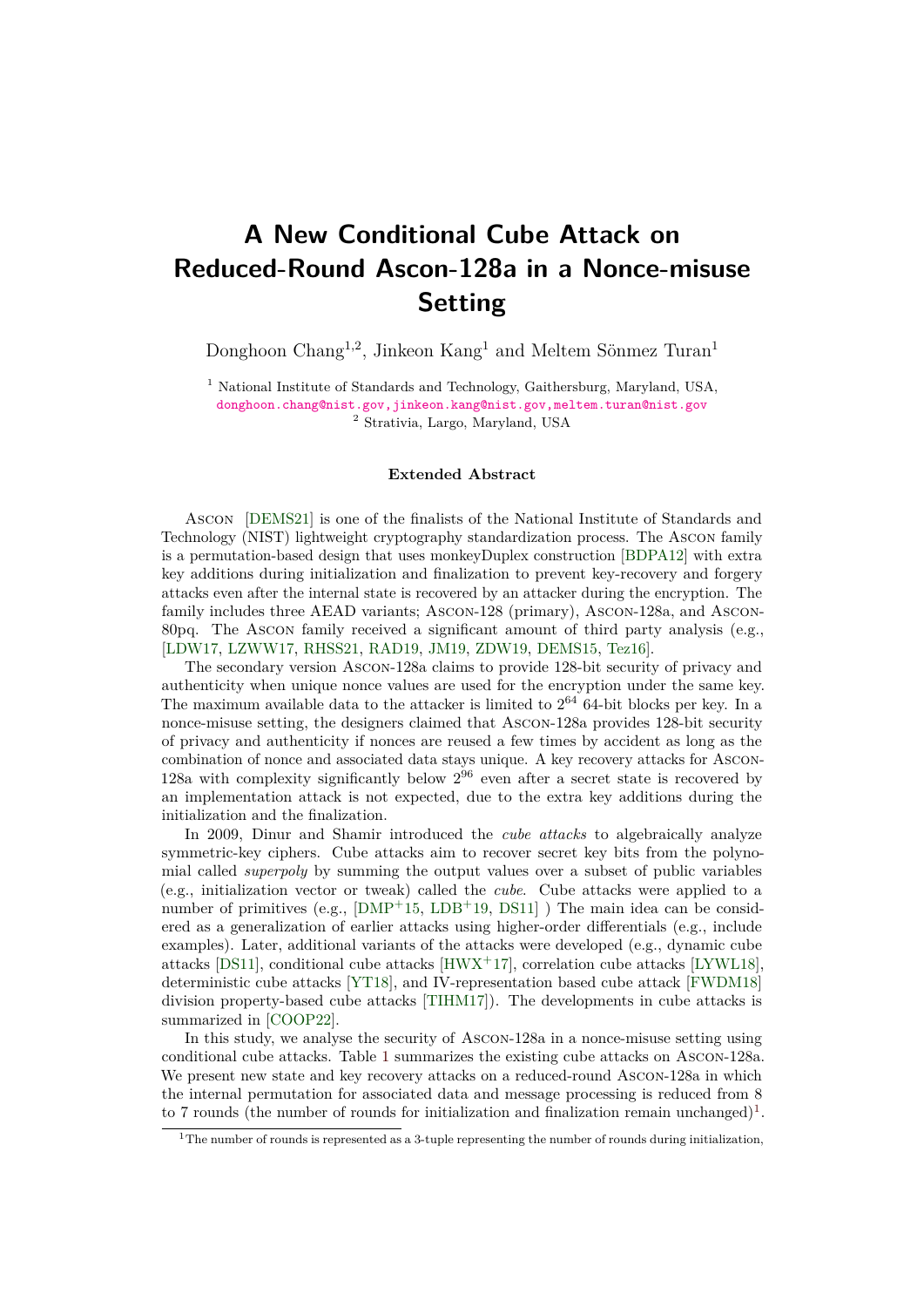The state-recovery attack requires  $2^{117}$  data and  $2^{118}$  time with negligible memory. After recovering the state, again in a nonce-misuse scenario, secret key can be recovered with additional  $2^{32}$  data,  $2^{97.6}$  time and  $2^{32}$  memory complexities.

<span id="page-1-6"></span>

| Attack type    | Method           | Rounds <sup><math>1</math></sup><br>(12, 8, 12) | Data       | Time         | Memory   | Nonce misuse | Ref.       |
|----------------|------------------|-------------------------------------------------|------------|--------------|----------|--------------|------------|
| Key recovery   | Conditional cube | $6, \star, \star$                               | $2^{40}$   | $2^{40}$     |          | No           | [LDW17]    |
|                | Cube             | $7, \star, \star$                               | $2^{77.2}$ | $2^{103.92}$ |          | No           | [LDW17]    |
|                | Cube             | $7, \star, \star$                               | 264        | 2123         |          | No           | [RHSS21]   |
|                | Cube             | $7,5,\star$                                     | 233        | 297          |          | Yes          | [LZWW17]   |
|                | Conditional cube | $\star$ ,7, $\star$                             | $2^{117}$  | $2^{118}$    | $2^{32}$ | Yes          | this study |
| Forgery        | Cube             | $\star, \star, 5$                               | $2^{17}$   | $2^{17}$     |          | Yes          | [LZWW17]   |
|                | Cube             | $\star, \star, 6$                               | $2^{33}$   | 233          |          | Yes          | [LZWW17]   |
| State-recovery | Conditional cube | $\star$ , 7, $\star$                            | $2^{117}$  | $2^{118}$    |          | $_{\rm Yes}$ | this study |

**Table 1:** Summary of cube attacks on Ascon-128a

Although the presented attacks do not violate the security claims of the designers, they are helpful to understand the security margin of Ascon-128a in nonce-misuse setting.

## **References**

- <span id="page-1-1"></span>[BDPA12] Guido Bertoni, Joan Daemen, Michaël Peeters, and Gilles Van Assche. Permutation-based Encryption, Authentication and Authenticated Encryption. DIAC – Directions in Authenticated Ciphers, 2012. [https://keccak.team/](https://keccak.team/files/KeccakDIAC2012.pdf) [files/KeccakDIAC2012.pdf](https://keccak.team/files/KeccakDIAC2012.pdf).
- <span id="page-1-5"></span>[COOP22] Marco Cianfriglia, Elia Onofri, Silvia Onofri, and Marco Pedicini. Ten years of cube attacks. Cryptology ePrint Archive, Report 2022/137, 2022. [https:](https://ia.cr/2022/137) [//ia.cr/2022/137](https://ia.cr/2022/137).
- <span id="page-1-2"></span>[DEMS15] Christoph Dobraunig, Maria Eichlseder, Florian Mendel, and Martin Schläffer. Cryptanalysis of Ascon. In Kaisa Nyberg, editor, *Topics in Cryptology - CT-RSA 2015, The Cryptographer's Track at the RSA Conference 2015, San Francisco, CA, USA, April 20-24, 2015. Proceedings*, volume 9048 of *Lecture Notes in Computer Science*, pages 371–387. Springer, 2015.
- <span id="page-1-0"></span>[DEMS21] C. Dobraunig, M. Eichlseder, F. Mendel, and M. Schläffer. Ascon. Submission to the NIST Lightweight Cryptography Standardization Process, 2021. [https:](https://csrc.nist.gov/CSRC/media/Projects/lightweight-cryptography/documents/finalist-round/updated-spec-doc/ascon-spec-final.pdf) [//csrc.nist.gov/CSRC/media/Projects/lightweight-cryptography/](https://csrc.nist.gov/CSRC/media/Projects/lightweight-cryptography/documents/finalist-round/updated-spec-doc/ascon-spec-final.pdf) [documents/finalist-round/updated-spec-doc/ascon-spec-final.pdf](https://csrc.nist.gov/CSRC/media/Projects/lightweight-cryptography/documents/finalist-round/updated-spec-doc/ascon-spec-final.pdf).
- <span id="page-1-3"></span>[DMP<sup>+</sup>15] Itai Dinur, Pawel Morawiecki, Josef Pieprzyk, Marian Srebrny, and Michal Straus. Cube attacks and cube-attack-like cryptanalysis on the round-reduced keccak sponge function. In Elisabeth Oswald and Marc Fischlin, editors, *Advances in Cryptology - EUROCRYPT 2015 - 34th Annual International Conference on the Theory and Applications of Cryptographic Techniques, Sofia, Bulgaria, April 26-30, 2015, Proceedings, Part I*, volume 9056 of *Lecture Notes in Computer Science*, pages 733–761. Springer, 2015.
- <span id="page-1-4"></span>[DS11] Itai Dinur and Adi Shamir. Breaking grain-128 with dynamic cube attacks. In Antoine Joux, editor, *Fast Software Encryption - 18th International Workshop, FSE 2011, Lyngby, Denmark, February 13-16, 2011, Revised Selected Papers*, volume 6733 of *Lecture Notes in Computer Science*, pages 167–187. Springer, 2011.

the number of rounds during associated data or message processing, and the number of rounds during finalization, respectively. The number represented as  $\star$  can be arbitrary.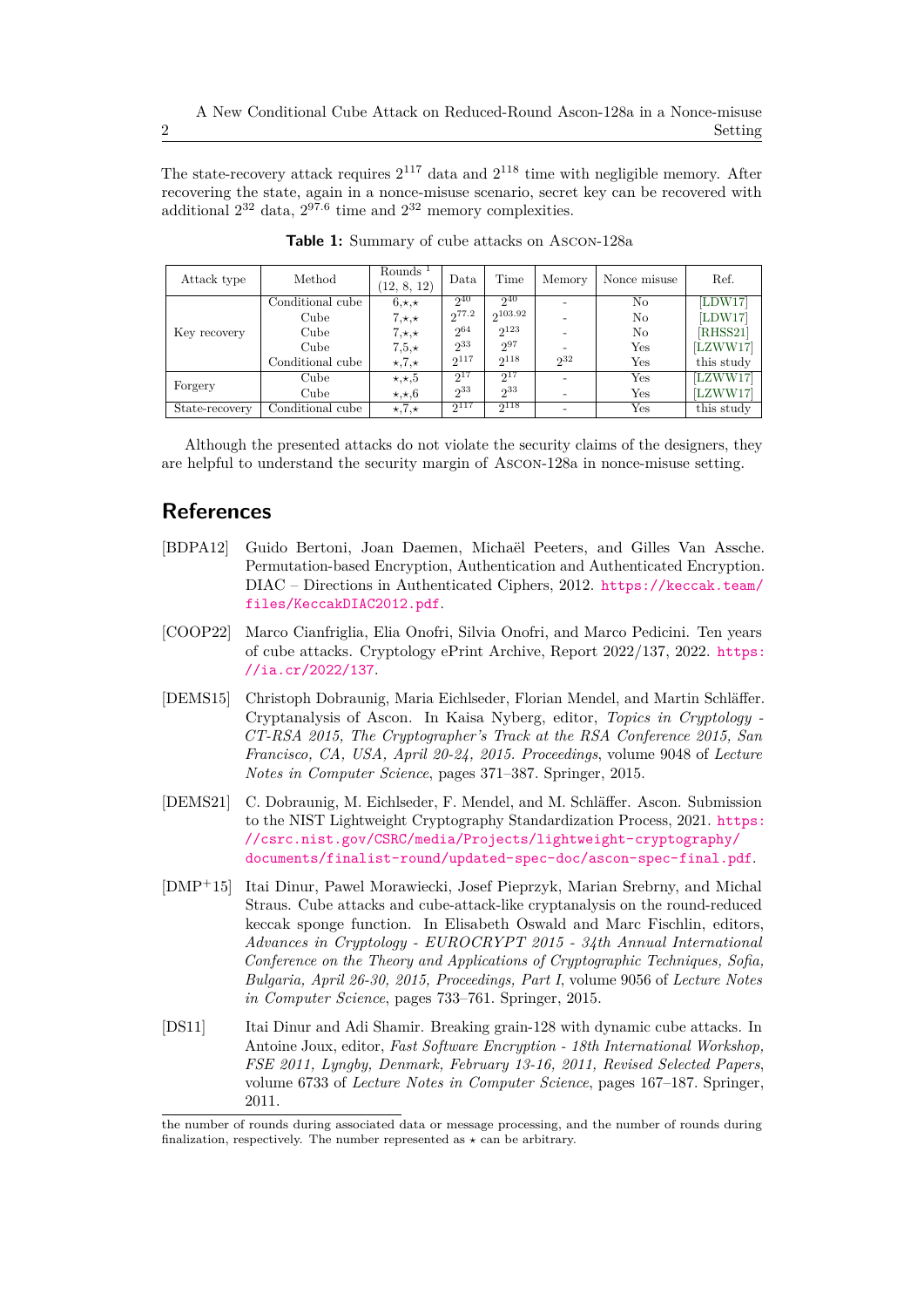- <span id="page-2-9"></span>[FWDM18] Ximing Fu, Xiaoyun Wang, Xiaoyang Dong, and Willi Meier. A key-recovery attack on 855-round trivium. *IACR Cryptol. ePrint Arch.*, page 198, 2018.
- <span id="page-2-7"></span>[HWX<sup>+</sup>17] Senyang Huang, Xiaoyun Wang, Guangwu Xu, Meiqin Wang, and Jingyuan Zhao. Conditional cube attack on reduced-round keccak sponge function. In Jean-Sébastien Coron and Jesper Buus Nielsen, editors, *Advances in Cryptology - EUROCRYPT 2017 - 36th Annual International Conference on the Theory and Applications of Cryptographic Techniques, Paris, France, April 30 - May 4, 2017, Proceedings, Part II*, volume 10211 of *Lecture Notes in Computer Science*, pages 259–288, 2017.
- <span id="page-2-4"></span>[JM19] Priyanka Joshi and Bodhisatwa Mazumdar. A Subset Fault Analysis of ASCON. Cryptology ePrint Archive, Report 2019/1370, 2019. [https://](https://eprint.iacr.org/2019/1370) [eprint.iacr.org/2019/1370](https://eprint.iacr.org/2019/1370).
- <span id="page-2-6"></span>[LDB<sup>+</sup>19] Zheng Li, Xiaoyang Dong, Wenquan Bi, Keting Jia, Xiaoyun Wang, and Willi Meier. New conditional cube attack on keccak keyed modes. *IACR Trans. Symmetric Cryptol.*, 2019(2):94–124, 2019.
- <span id="page-2-0"></span>[LDW17] Zheng Li, Xiaoyang Dong, and Xiaoyun Wang. Conditional Cube Attack on Round-Reduced ASCON. *IACR Transactions on Symmetric Cryptology*, 2017(1):175–202, Mar. 2017.
- <span id="page-2-8"></span>[LYWL18] Meicheng Liu, Jingchun Yang, Wenhao Wang, and Dongdai Lin. Correlation cube attacks: From weak-key distinguisher to key recovery. In Jesper Buus Nielsen and Vincent Rijmen, editors, *Advances in Cryptology - EUROCRYPT 2018 - 37th Annual International Conference on the Theory and Applications of Cryptographic Techniques, Tel Aviv, Israel, April 29 - May 3, 2018 Proceedings, Part II*, volume 10821 of *Lecture Notes in Computer Science*, pages 715–744. Springer, 2018.
- <span id="page-2-1"></span>[LZWW17] Yanbin Li, Guoyan Zhang, Wei Wang, and Meiqin Wang. Cryptanalysis of round-reduced ASCON. *Sci. China Inf. Sci.*, 60(3):38102, 2017.
- <span id="page-2-3"></span>[RAD19] K. Ramezanpour, P. Ampadu, and W. Diehl. A Statistical Fault Analysis Methodology for the ASCON Authenticated Cipher. In *2019 IEEE International Symposium on Hardware Oriented Security and Trust (HOST)*, pages 41–50, 2019.
- <span id="page-2-2"></span>[RHSS21] Raghvendra Rohit, Kai Hu, Sumanta Sarkar, and Siwei Sun. Misuse-free keyrecovery and distinguishing attacks on 7-round ascon. *IACR Trans. Symmetric Cryptol.*, 2021(1):130–155, 2021.
- <span id="page-2-5"></span>[Tez16] Cihangir Tezcan. Truncated, Impossible, and Improbable Differential Analysis of ASCON. In Olivier Camp, Steven Furnell, and Paolo Mori, editors, *Proceedings of the 2nd International Conference on Information Systems Security and Privacy, ICISSP 2016, Rome, Italy, February 19-21,2016*, pages 325–332. SciTePress, 2016.
- <span id="page-2-10"></span>[TIHM17] Yosuke Todo, Takanori Isobe, Yonglin Hao, and Willi Meier. Cube attacks on non-blackbox polynomials based on division property. In Jonathan Katz and Hovav Shacham, editors, *Advances in Cryptology - CRYPTO 2017 - 37th Annual International Cryptology Conference, Santa Barbara, CA, USA, August 20-24, 2017, Proceedings, Part III*, volume 10403 of *Lecture Notes in Computer Science*, pages 250–279. Springer, 2017.